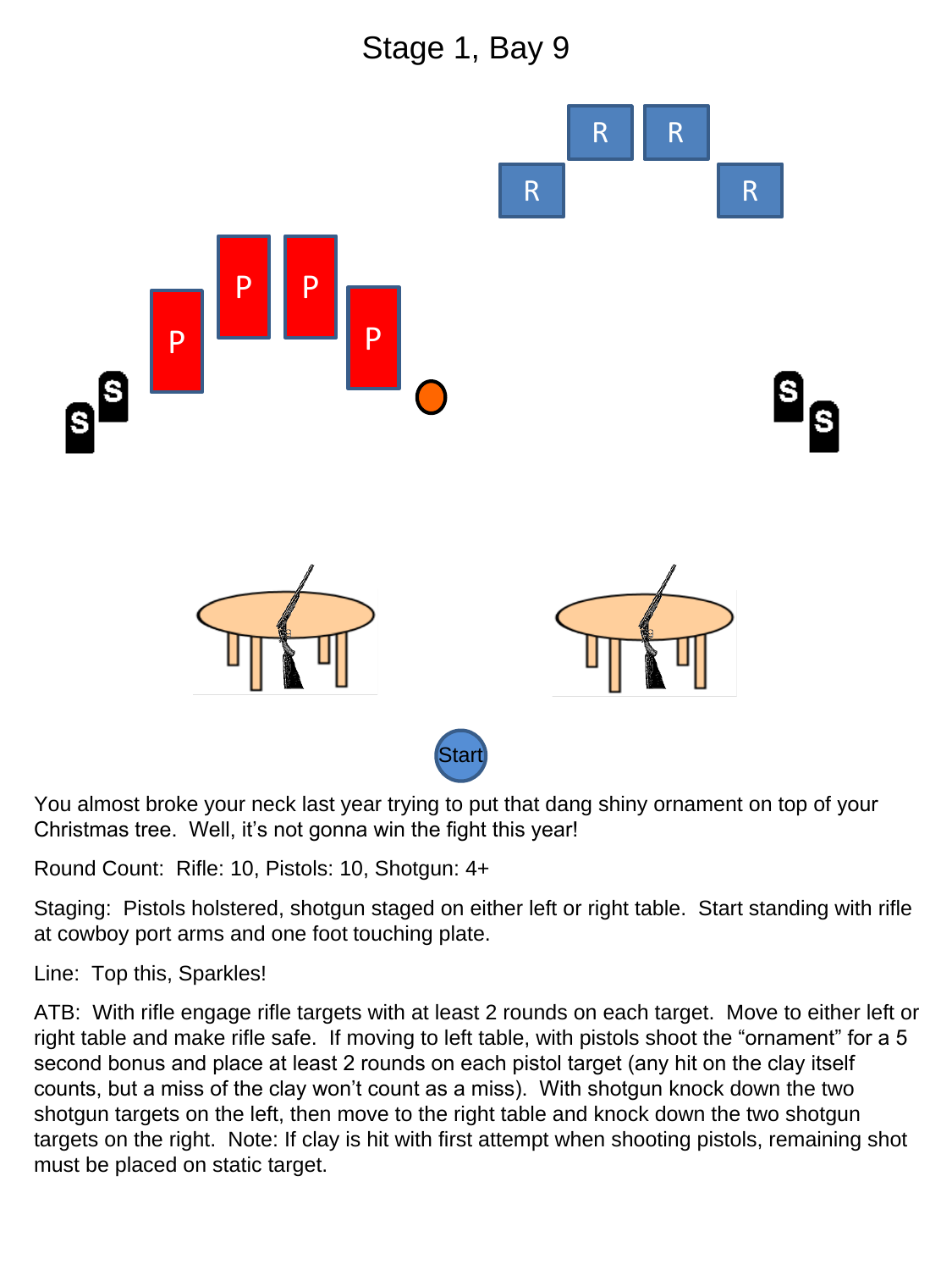



You just finished paying off your debts from last Christmas, but the man down at the general store says you've already reached your credit limit this year!

Round Count: Rifle: 10, Pistols: 10, Shotgun: 4+

Staging: Pistols holstered, shotgun staged on right table. Start standing with rifle in hands and one foot touching plate.

Line: Give me more credit!

ATB: With rifle engage rifle targets by first placing one round on each of the inside targets, then 3 rounds on each of the outside targets, then one round on each of the inside targets. Next move to right table and make rifle safe. With shotgun knock down the two shotgun targets on the right, then take shotgun to left table and make safe. Next with pistols engage pistol targets per rifle instructions. Then with shotgun knock down the two shotgun targets on the left.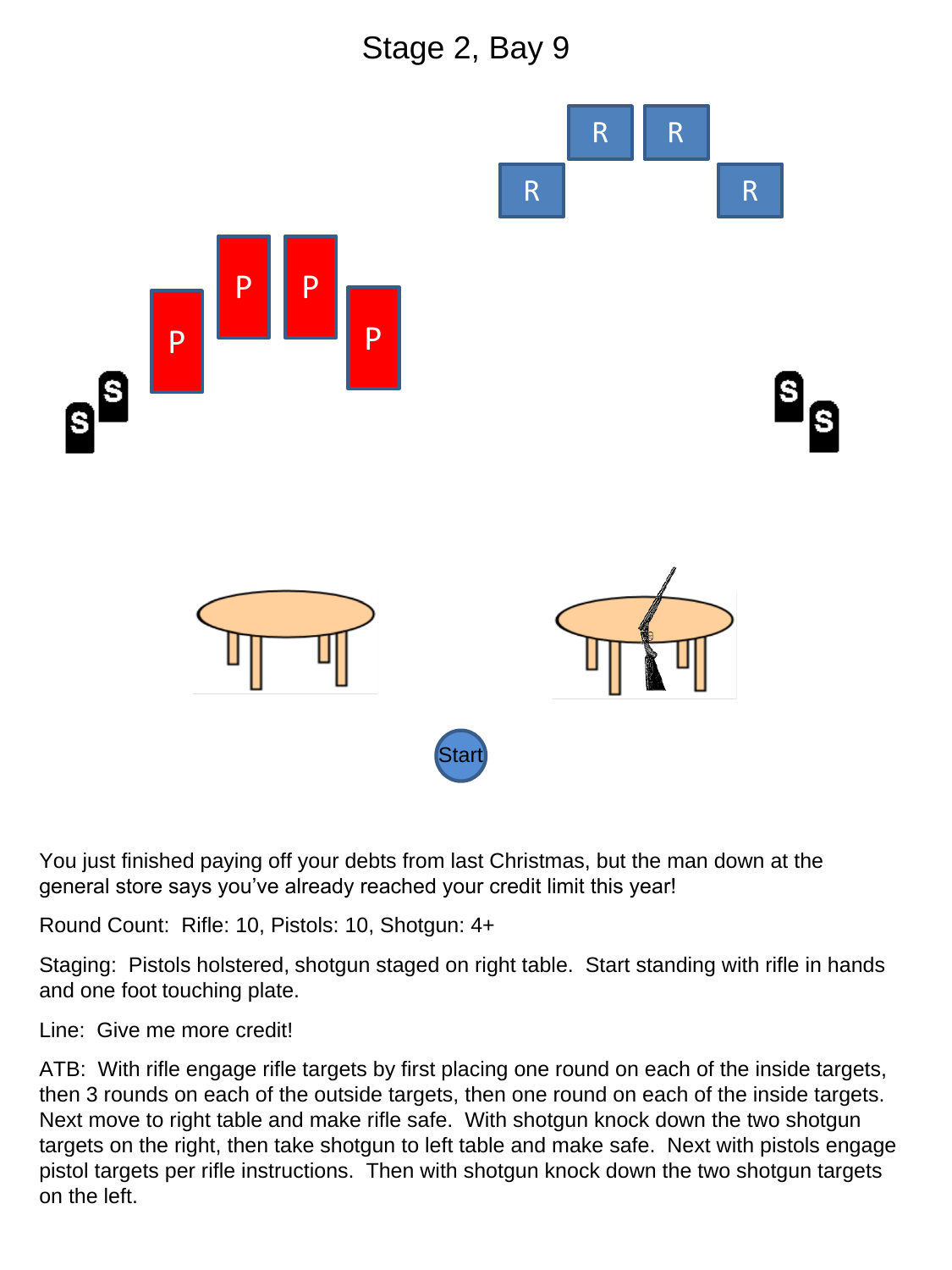## Stage 3, Bay 8



You asked for a beer brewing kit, but you got a pair of socks with matching underwear…in red and green paisley!

Round Count: Rifle: 10, Pistols: 10, Shotgun: 4+

Staging: Pistols holstered, rifle and shotgun staged on the right table. Start standing behind either left or right table holding gift box in both hands.

Line: I don't wear paisley!

ATB: Place box on table. Guns may be shot in any order as long as rifle isn't shot last. If starting behind left table, with pistols engage pistol targets in a continuous Nevada sweep. Move to right table and with rifle engage rifle targets per pistol instructions. With shotgun knock down the shotgun targets in any order. Long guns may be made safe on either table.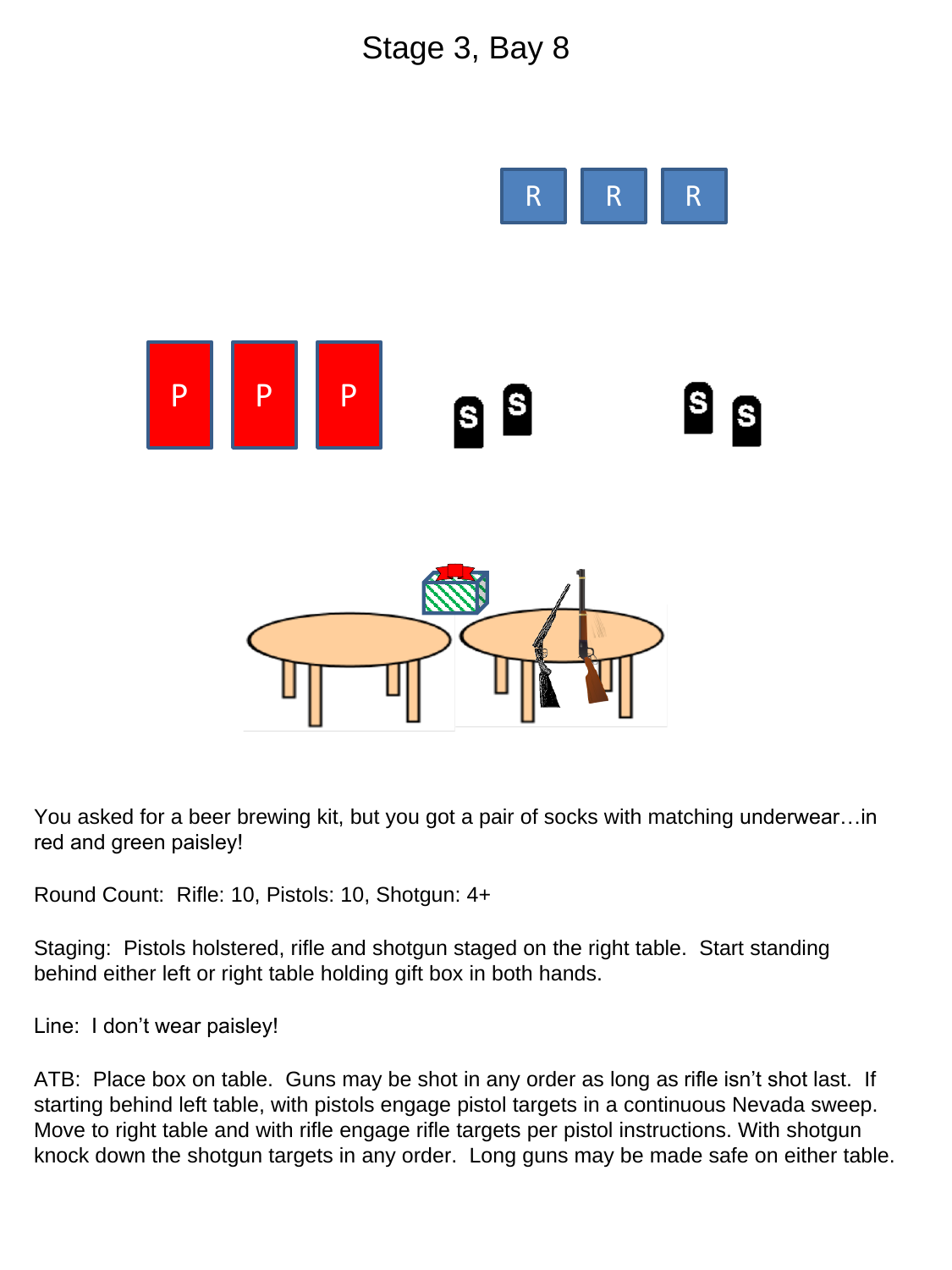## Stage 4, Bay 8



Alas, late December is going to be warm and dry. Santa was in a quandary, but he "borrowed" some wheels from a Wells Fargo wagon to put on his sleigh and will be able to make his appointed rounds after all.

Round Count: Rifle: 10, Pistols: 10, Shotgun: 4+

Staging: Pistols holstered, rifle and shotgun staged on the right table. Start standing behind either left or right table holding your hat a few inches above your head.

Line: Hats off to you, Santa!

ATB: Put your hat down on your head. Guns may be shot in any order as long as rifle isn't shot last. If starting behind right table, with rifle engage rifle targets with 5 rounds in a 3-1-1 sweep starting from either end. Repeat instructions with the next 5 rounds. With shotgun knock down the shotgun targets in any order. Long guns may be made safe on either table. Move to left table and with pistols engage pistol targets per rifle instructions.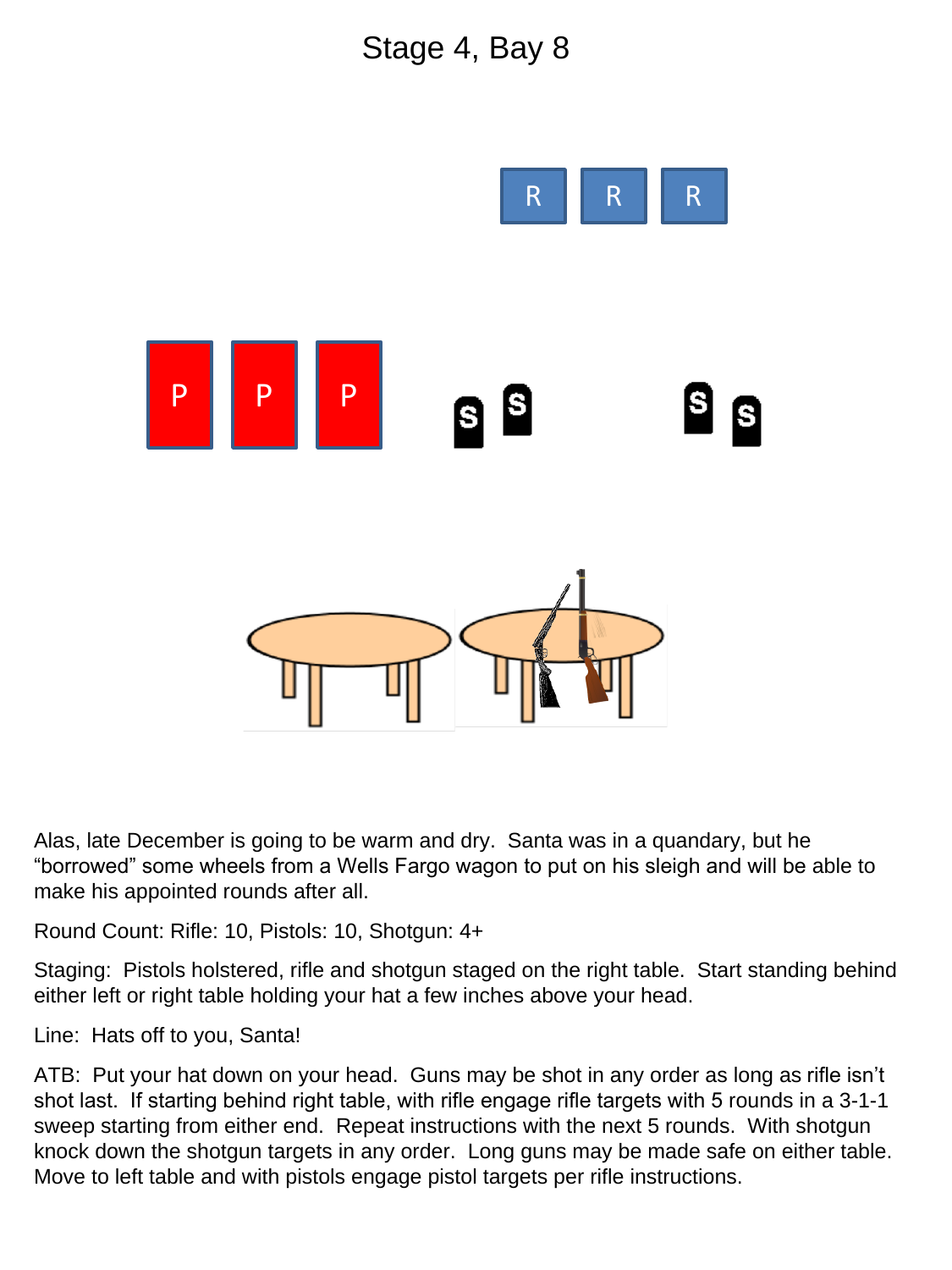## Stage 5, Bay 7



You're trying out for Santa's Elf Corps, and if you can pass the final test by loading a toy on his sleigh, you'll finally be able to join their ranks.

Round Count: Rifle: 10, Pistols: 10, Shotgun: 4+

Staging: Pistols holstered, rifle and shotgun staged on right table. Start standing with one foot touching the plate with toy in hands.

Line: I'll be an elf!

ATB: Shooters choice of gun order but rifle can't be shot last. Move forward to either left or right table and place toy on table. If moving to the right table, with rifle engage rifle targets from either end in a 2-2 sweep, then a 1-1 sweep starting from the same end, then a 2-2 sweep from the same end. With shotgun knock down the four shotgun targets in any order. Long guns may be made safe on either table. From left table with pistols engage pistol targets per rifle instructions.